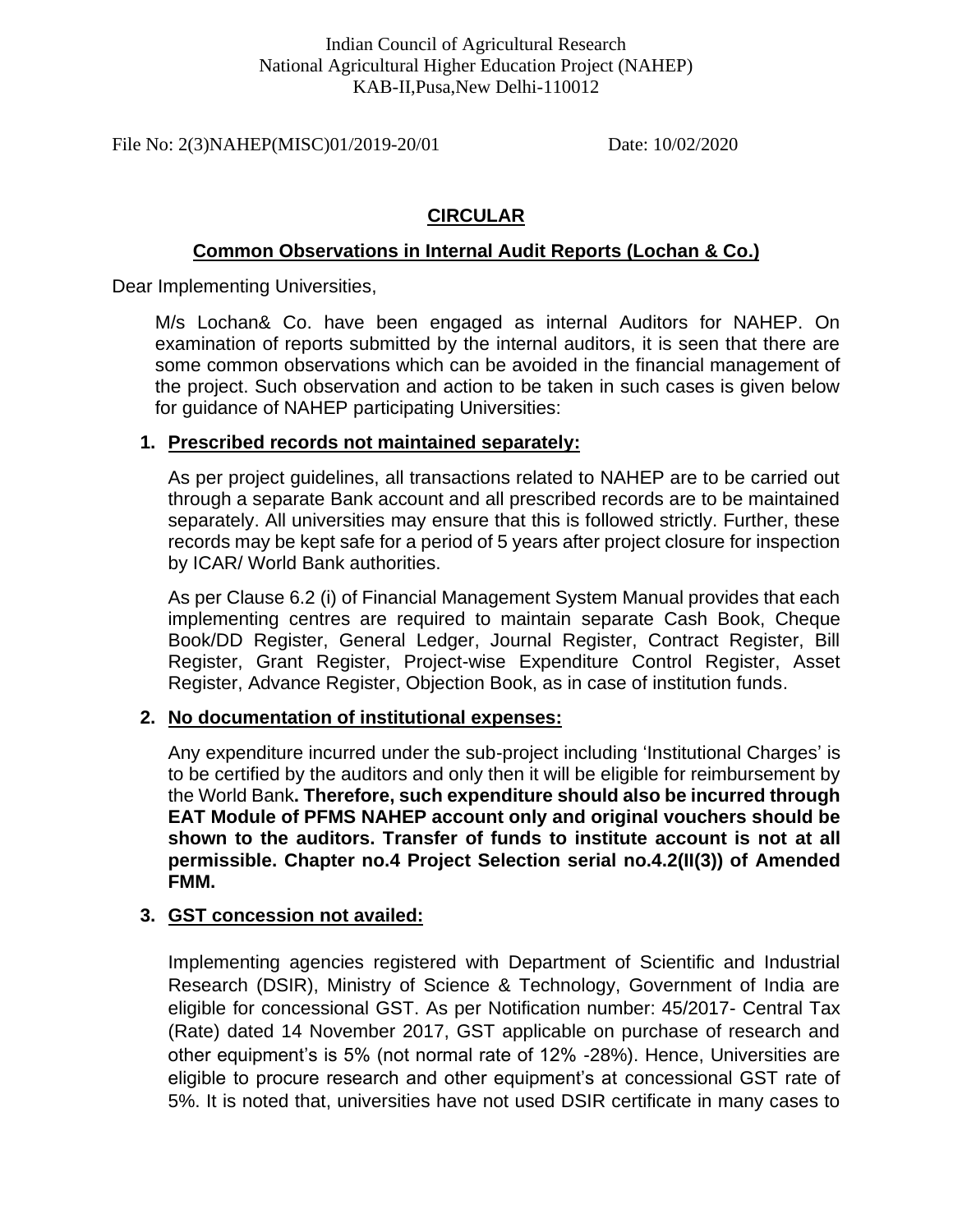procure equipment's on concessional GST rate and rather procured the same at normal GST rates ranging from 12%-28% and paid excess GST which could have been avoided.

# **4. World Bank documents/procedure not followed in procurement of goods/ works:**

As per project guidelines, **World Bank prescribed documents and procedures are to be followed in procurement to be made under NAHEP subproject.** Institutional procurement rules/ guidelines are not applicable. In case World Bank documents/ procedures are not followed, such procurement can be disallowed by World Bank auditors, in which case liability will be with the partner Institution.

### **5. Assets register not maintained/ incomplete:**

Implementing Universities are required to maintain a separate asset register to keep a record of assets (Non-recurring goods) procured under NAHEP sub project. **The assets so procured should be in conformity with the Non-recurring items sanctioned in the sub project and the assets shown in the schedule-5 of Annual Accounts. All the assets should also be tagged so as to facilitate physical verification**.

- Clause 8.3 (iv) of Financial Management System Manual provides for requirement of maintenance of asset register for the project assets.
- Clause 8.3 (xiii) of Financial Management System Manual provides for format of asset register in accordance of General Financial Rules 2017.

### **6. Non-compliance of PFMS:**

It has been reviewed some universities are making cash payment instead of making payment via PFMS. It is pertinent to mention here that the PFMS is mandatory, the expenditure is to be booked using Expenditure, Advance & Transfer (EAT) Module of PFMS. **All the Universities receiving grant under the Scheme code 3646 (NAHEP EAP) shall configure/map all the agencies till last level of implementation on PFMS to track fund flow and the unspent balances. Non-compliance of PFMS will lead to adverse observations. Cash transactions are inherently more risky than other types of transaction due to greater exposure to misappropriation of funds and reduced traceability of expenditure.**

During the World Bank mission, it has been reviewed seriously, and noncompliance of PFMS may lead to serious adverse observation.

#### **7. Interest/Revenue earned not remitted to PIU:**

As per project guidelines, revenue generated in the NAHEP sub projects is to be remitted to PIU-NAHEP. Therefore, all universities should remit the receipts generated in the sub project to PIU-NAHEP after the close of Financial year.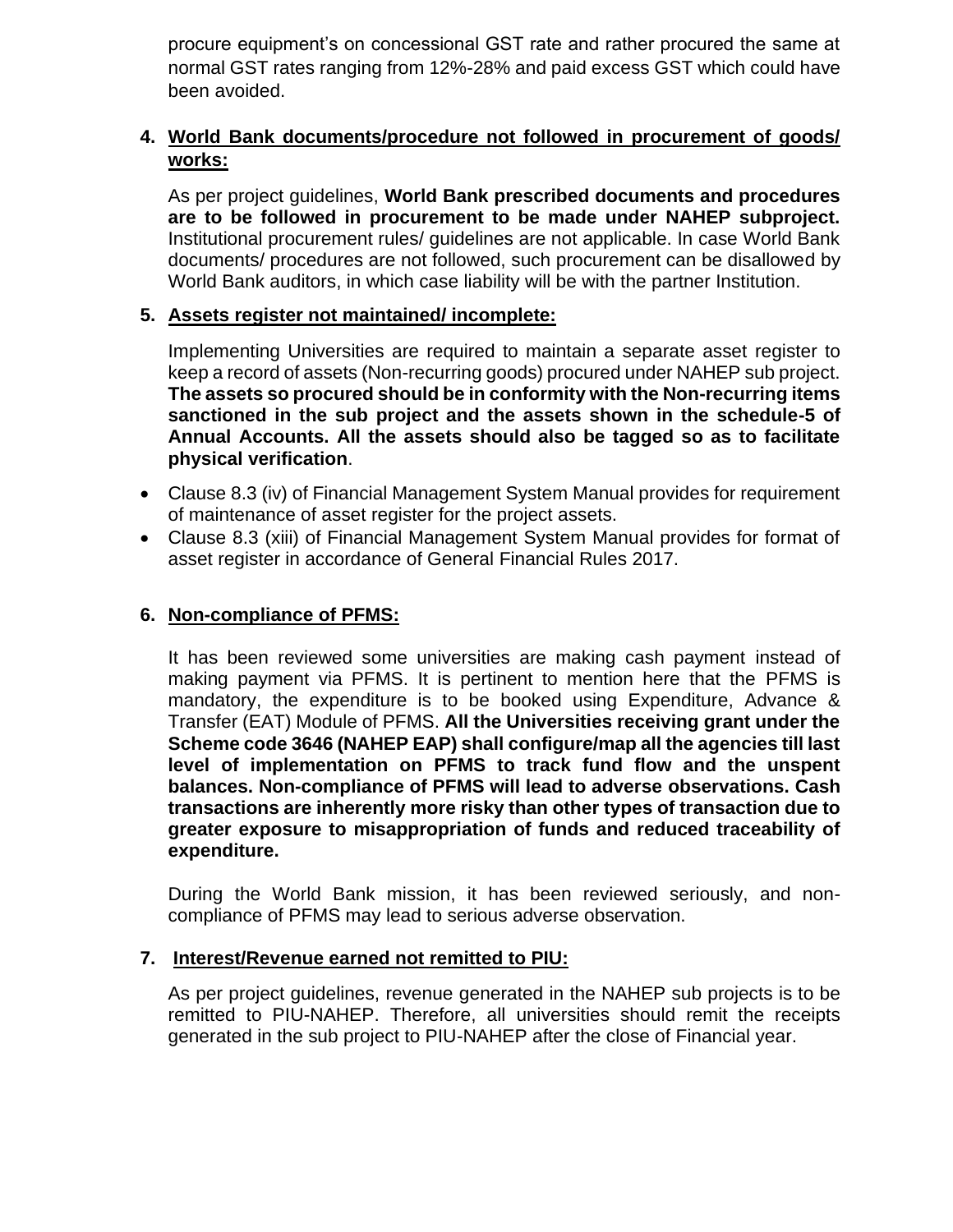• Clause 8.3 (viii) of Financial Management System Manual provides that "Revenue/ Interest generated if any, during the project period will be refunded to PIU at the close of financial year."

#### 8. **Quarterly Submission of IUFR and SoE within deadlines as under**:

**It has been noticed that the universities are not submitting the IUFR/ SOEs within the prescribed time. The same has been taken adversely by the World Bank.** 

- Clause 6.3 (ii) of Financial Management System Manual provides that "It will be mandatory for all the subprojects to operate and report through the Financial Management System and submit quarterly reports on funds utilization i.e. statement of Expenditure (SoE) /IUFR directly to the PIU."
- **Clause 6.6 of Financial Management System Manual includes a vital date sheet which provides the due date for submission of quarterly IUFR. Within 15 days after the completion of each quarter, AU should submit the IUFR to PIU.**
- 9. **Preparation of Bank Reconciliation Statement every month**:

It is observed by the internal Auditors that many universities are using common bank account for NAHEP funds which is against the project norms and the reconciliation of bank statement could not be possible in a effective way.

**Clause 8.1 of Financial Management System Manual of NAHEP states that "As per the World Bank requirement, a separate bank account (Integrated with PFMS Portal) is to be operated for monetary transactions under NAHEP. Each implementing agency is to open only one bank account for all the NAHEP projects."** 

#### 10.**Non settlement of Advances**:

**Implementing agency should not report the advances in the quarterly IUFRs / Statement of expenditure unless it is actually incurred. Universities shall monitor the advances on monthly basis and get the advances settled on time and should reverse the advance from IUFRs / Statement of Expenditure and accordingly submit the revised IUFR / Statement of Expenditure.**

**Clause 6.2 (ii)** of Financial Management System Manual of NAHEP states that "*all advances are accounted for as advances and not expenditures until the advances are settled and converted into expenditure*".

**Universities are advised to settle all the advances outstanding as on 31st March i.e end of financial year to avoid the lapse of unutilised funds. Chapter no.10 FMM Amendments**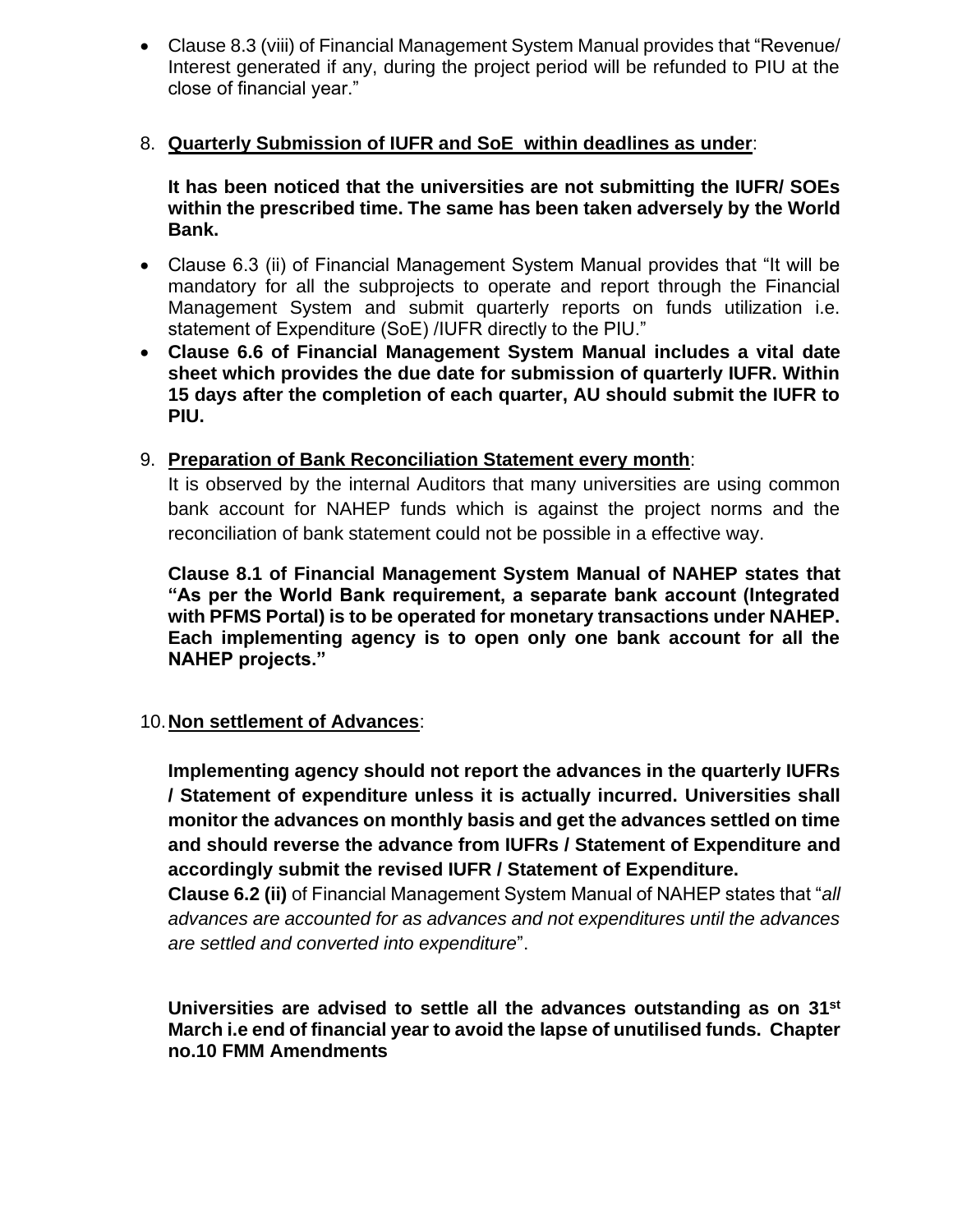# 11.**Expenditure incurred in excess of the sanctioned Amount**:

**Implementing agency should keep in mind that funds must be utilized strictly in accordance with the approved allocations for the sub-project as envisaged in the sanction following the World Bank guidelines/procedures and the term and conditions of the projects. Any over-utilization or utilization not in accordance with the sanction is not reimbursable**." *The amount sanctioned under each head / subhead is the maximum budgetary limit for that item, but the actual expenditure will not exceed the amount actually released under the head for the period concerned*".

One of the example of the over utilization reported by the Internal Auditors:

(Amount in INR)

| <b>Budget</b>              | <b>Budgeted</b> | <b>Actual</b>      | Over               |
|----------------------------|-----------------|--------------------|--------------------|
| <b>Head</b>                | <b>Amount</b>   | <b>Expenditure</b> | <b>Utilization</b> |
| Mechanical<br><b>Mixer</b> | 150,000         | 802,593            | 652,593            |

Hence, over utilization of INR 652,593 is considered to be ineligible.

# 12.**Conflict of Interest:**

Clause 1.8.1.1 of the Procurement Manual provides that "Bank Policy requires that a firm participating in a procurement process under Bank-financed projects shall not have a conflict of interest. Any firm found to have a conflict of interest shall be ineligible for award of contract."

# **13.The World Bank would not finance the list of activities is given in detail as per FMM clause 5.4 listed below: (Though this is not the exhaustive list)**

- a) Items of expenditure not related to the Project components as defined by the legal agreements.
- b) Goods works or services not procured in accordance with procurement guidelines of the World Bank.
- c) Payments made or due for goods, works and services delivered/constructed/provided after the closing date of the project i.e. November 30, 2022.
- d) Any land acquisition costs.
- e) Late payment penalties that were incurred in connection with a disputed payment which was under arbitration.
- f) Advance payments other than secured mobilization advances paid to contractors as per the terms of contracts.
- g) Refundable deposits paid by the implementing agency, if any (security deposits etc.)
- h) Amounts parked in deposit/Bank accounts of implementing entities and accounted for as expenditure without expenditures being actually incurred.